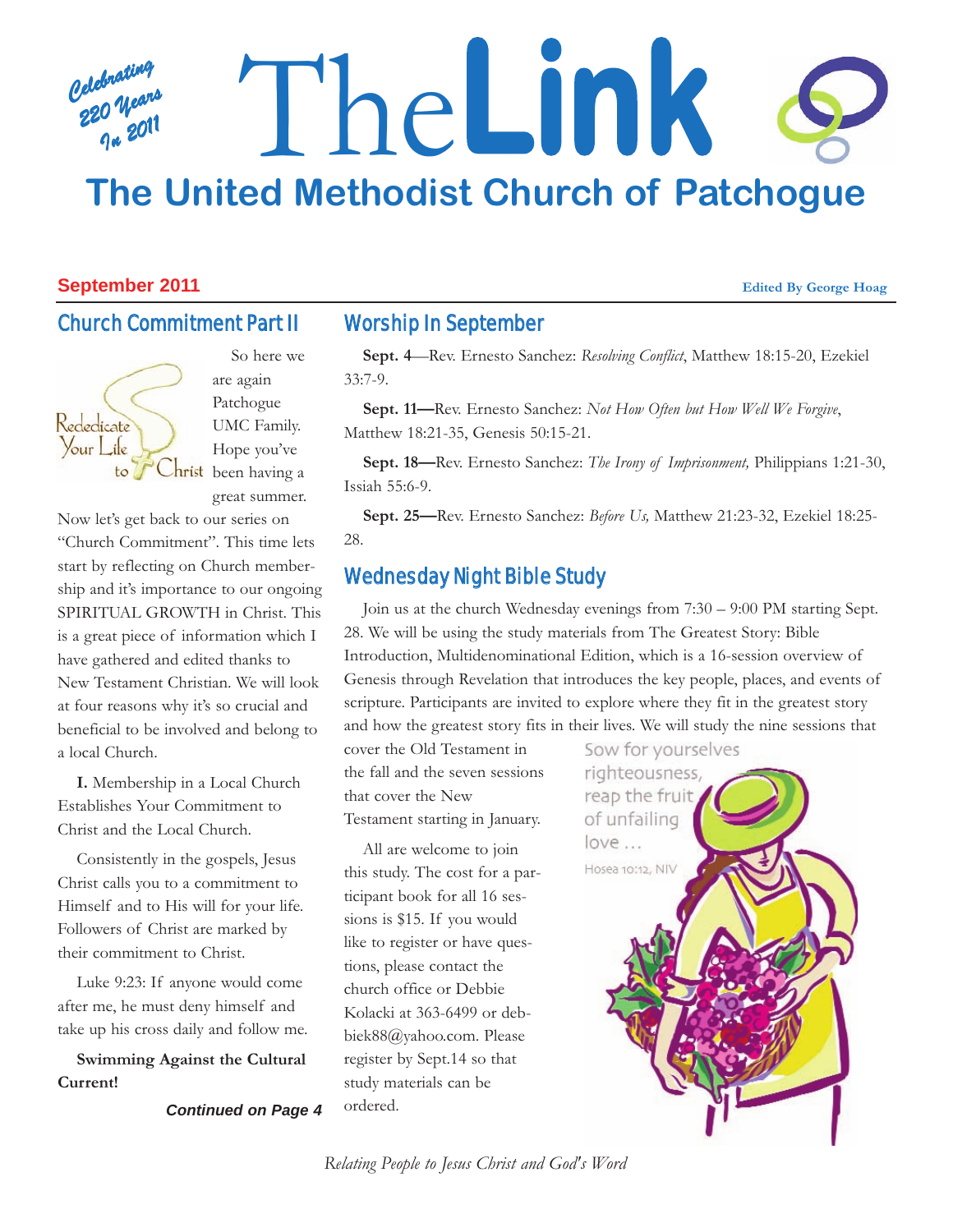# Circle of Concern

# *For Bereavement:*

For the Family and Friends of Bryon Sheffield, Prince and Titus Family's Aunt Kitty, Deon Louis, Donald DeLaVergne, Annie Leddin, Calixtus Ita.

#### Joy: A son for Chrissy and Ed Leddin.

# *For Guidance:*

Lisa D., Barbara McAllister, Ray Clark, Maj. Don Cornwell stationed in South Korea, Cat Placement and Rescue, Michael Dellazizzi and family, Michael Amarati, Philip Demacos, Joanne, Robert C. Hiene, the Americo Family, Rose Conti, Holly Nelson, Lisa Prince, the family of Alex Pearson, he is in a nursing home, he is the father-in-law of Lenny Pearson, Joan, the Neuman family, Wilfredo Franco, Mary (co-worker of Betty Rice), Monica, Patrick Keena, Sheila Dreaper, Frank Whalen, Walt Stawecki's mother, Theresa Rubano, Sofia and her family, Megan Prince, Dayne Davis, John Casale, Our Troops and Veterans, Dean and family, Jean Eid, Rachel Nason, all those who have lost their jobs, Eileen Paduano, Carlos Alvarado, for the Nations of Africa, Tim and Paul, Christine, Mr. Bralla, Pete and Carol Moore, prayers of comfort for police and fireman and all those who risk their lives to make ours safe and better, Glenn Hollins, Raquel Miller, Emma Easley, Tom, Mike, Matt, Brian, Justin, Ray Anderson, Lori, Irene Catalino, Amanda Lee Domale's brothers one is in Afghanistan and other is leaving for Iraq, Bonnie Abbott's upcoming operation, Justin and Dean Angell, Pat, Lisa, Ben and baby Anna, Emmaus Teams and Pilgrims, Heather Reiss, James Wright's Grandmother, Barry Burrell and Linda, Stephen Martin, Rosalie Rosen, Lori Purificato, Ashley Lauren and Jose Garcia. For those in our church community who are fighting against cancer, Ernest Ikpe's brother, Ihanga, safe journey back to S. Africa, Linda Morgan. Prayers of comfort and strength for the People of Norway, Luigi, Maureen, Tom Mansfield and friends.

## *These Who are Hospitalized:*

Josh Boneventure, Frank, Nana Grace, Nancy Marshall, Bertha Smith, Lee Hollowell, Mary Payne, Harry Watson, Debbie Fiore, Patrick Diamond, John Vanderzalm, Layden John Clark, Mary Zatorski, Dan, Peter Moor (Kathie Loris' father), Ernest Boyd, Chris, Phil Ianello, Emily, Sue Buck, Earl Hartsfield, Mike D., Joseph Hawthorne, Emma Rasley, Mr. Tallon, Angelo, Kelly Seeman, Rebecca Hendersen, Jim Pew, Gil Brown, Pat Ward, Grace Richardson (Dianne Adone's mother,) Pat, Randy Rogers, Christina Broom, Barbara Asmus, Nancy Rogers, Krystan Lenhard, Glenn Hollins, Susanna Davies-Pepper, Glenn Schwartz, Todd Skwirz, Jim Miller, Carol Kirschner's sister, Linda, Mike Welsh and Joyce Ferrrante, Caroline Moore.

## *These at Home:*

Joan Welsh, Joseph Weinzettle, Natalie Burnett-Lynch, Kathleen Chodorski, Kyra McCarthy, Debi DelRossi, Belle Barile, Tom Furman, Lisa Lopez, Dorotea Sanchez, Mary Jones, Mike Welsh, Timothy Oliva's Aunt Susan, John Krulger, Shelly Granger, Marie Lino, Marta, Donna Herrick and Philip Rudolph, Jytte &

Nils Sorensen (Geri Sheridan's relatives in Denmark), Robert Dodge and Suzanne Olivotti-Dodge, Sandy Burrell, Ted Davies, John Casale, Mr. O'Keefe, Lorraine Greco, Emily Navidad, former Patchogue Village Justice, Donald Howie, John Layton, the Moultrre Family, William Loris Sr., Dave Hollowell, Kim Farrel's daughter, Ceil Witt, June Barile's parents, Marilyn Franco, Muriel Vilar, Janet Higby, Guillermina Alverio (Pastor Sanchez's mother), Jim Miller, Catherine Interrante, Glen Adone, Geri Sheridan, Arthur Rice.

*\* Please contact the Church Office if someone should be removed or added.*

# *These who are in Rehab or Nursing Care Facilities:*

Alice Zahnd in Patchogue Nursing Center, 25 Schoenfeld Blvd., Patchogue, NY.

Kitty Brunnemer in Cedar Lodge Nursing Home, 6 Frowein Road, Center Moriches, NY 11934.

Hazel Nargi in McPeak's Adult Home, 286 N. Ocean Ave., Patchogue.

Nancy Rogers in I.C.F. , S. #1, wing C, 283 Route 25A, Shoreham, NY 11786.

Rachel Nason in McPeak's Adult Home, 286 N. Ocean Ave., Patchogue.

*Pray for our church and her future directions!*

If you haven't been getting e-mail messages from us, it means we don't have your address. Please send your email info to patchogueumc@yahoo.com or call the church office.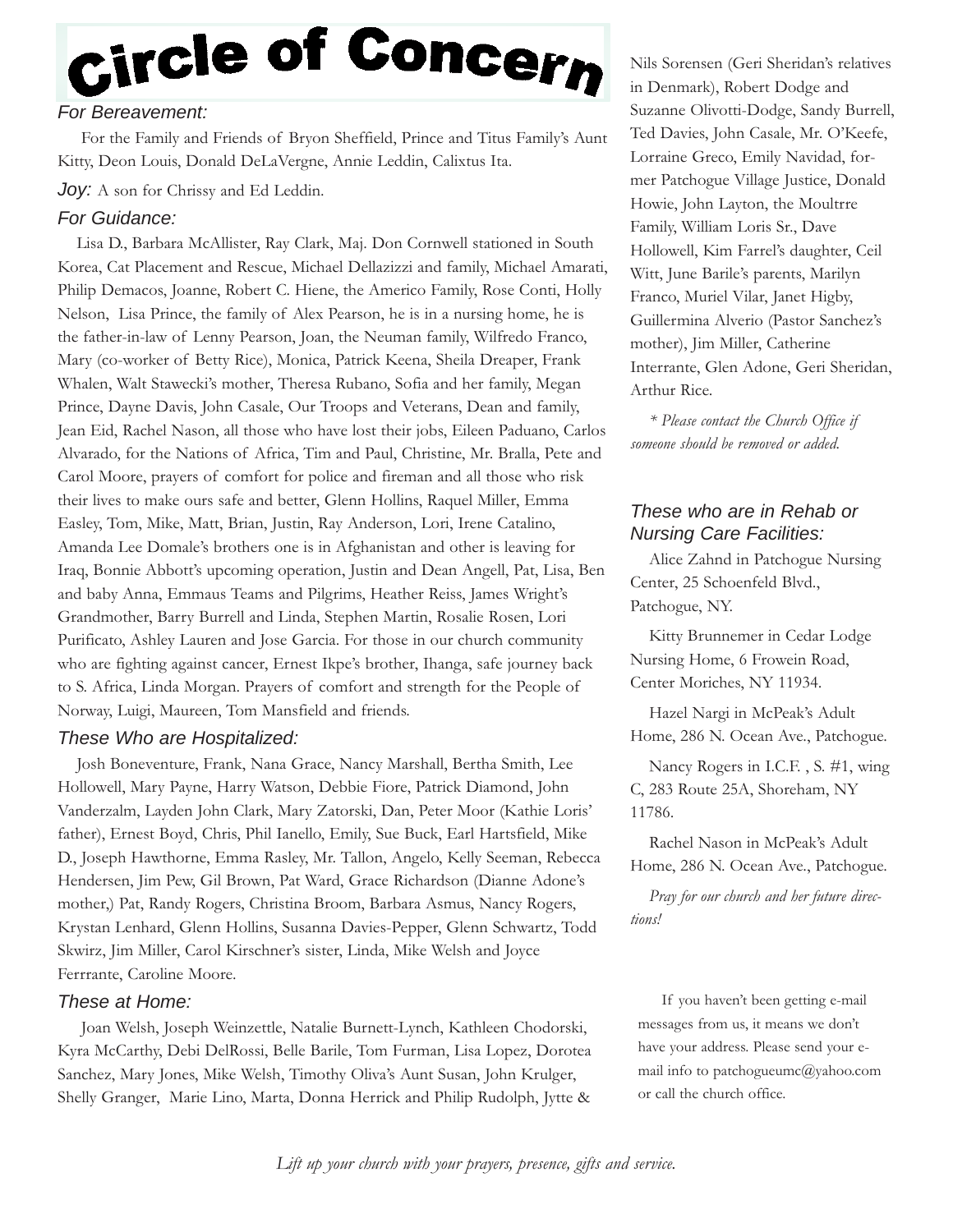# **Stewardship**

It has been a long hot summer. We hope that everyone has had a chance to recharge and will come back to church full of energy and ready to do God's work. This fall will be a busy time in our church.

Some good news is that Jim Miller is coming back. After a tough couple of months of recovery, Jim is doing much better, and has returned to church.

While he was on the mend, Jean soldiered on in his place managing the food pantry. She was not alone for many people pitched in to help. Jean's daughter Jeanna Moritz and her two granddaughters Hannah & Rebekah came from Southampton to give a helping hand on several Tuesdays. Janet Alt, Barbara Becker, Lenny Pearson, Walt Stawecki and I came in to help, too. Thanks to all who gave of themselves to keep this needed outreach available to our community.

Pastor Sanchez had a busy working summer. He is preparing an application for a grant to replace our l00 year old boiler. Based on bids from contractors I obtained last year, we hope to secure a grant from the Park Avenue United Methodist Church in New York City. Pastor also obtained a contractor to reroof the parsonage this summer. Part of the parsonage roof and the garage roof were over 50 years old and in dire shape. Pastor obtained the bids and oversaw the work. This can be demanding. I know because last summer I oversaw the roof work at the church, the boiler repair, and installation of a section of fence at the parsonage. Thank you Pastor.

In my last LINK article I neglected

to inform you of Steve Rice's role in the Golf Outing. He made the initial contact with Calverton Links. His negotiations with them gave us a plan that maximized our income while providing more perks to the golfers then any previous Outing. Thank you Steve for all you do for our church and I apologize for not thanking you in the last LINK.

Our first fund raiser will be the all church Yard Sale. This will be held on Saturday, Sept. l7, with a rain date of Sept. 24. Bob Prince and Steve Rice will co-chair the event. They will be picking up items that can not be brought to the sale on Saturday morning. Please check your attic and basement for nice items that we can sell at the yard sale and save for the Chinese Auction. We should be set up at the parsonage by 9:30 AM, so please bring your items by 9:00 AM so they can be priced. If you can stay and help we would appreciate it. Coffee and donuts will be available and Pastor Sanchez will be cooking hot dogs and hamburgers for lunch. For more information or to schedule a pick up please call the office 475-0381, Steve Rice 445-7977 or Dave Hollowell 475-5339 (evenings).

Last June, Carol and Hugo Berntsson gave our church a lot of items for our yard sale. Several truck and car loads of items were taken to the church and parsonage. The dedicated crew included Lenny Pearson, Eleanor & Bob Prince, Bob Rogers, Steve, Courtney & Brian Shadbolt, Amy and Jay Vining and myself.

We appreciate your efforts.

The Chinese Auction is tentatively scheduled for Oct. 27. A minimum of 250 items are needed. The chairwoman, June Barile, has a new extremely demanding job that does not leave her enough time in the week to properly prepare for it but several people have offered to help and more are needed. The revenue is an important part of our budget If you would like to chip in, we need you! . It will be held in our Wesley Hall..

Bill Loris donates the proceeds from his church affiliated tax preparation service. This money comes during the summer when most needed. Please consider having Bill do your taxes this January. Half the proceeds go to our church.

The summer has been busy for Lenny Pearson. Her responsibilities with the Wesley Dinners have grown. She assisted Jean Miller and straightened up Wesley Hall. Lenny provided a substantial gift to our church in the summer when donations are down. Her gift is part of the Salvation Army Band concert scheduled for 7 PM on Oct.22 in our sanctuary. This event will continue our outreach to the community. Lenny has worked hard to bring this great band to our church. Please put the concert on your calendar and plan on being there.

The classic play, Dickens CHRIST-MAS CAROL will be on December 10th at our church. Larry Boddy, who brought us the great dinner theater, A FAMILY TO DIE FOR, will be the producer. Barbara Becker has volunteered to be our director. See her arti-

#### *Continued on Page 4*

The deadline for contributions to the October edition of**TheLINK** is September 9. Please e-mail your copy to gbhoag@optonline.net.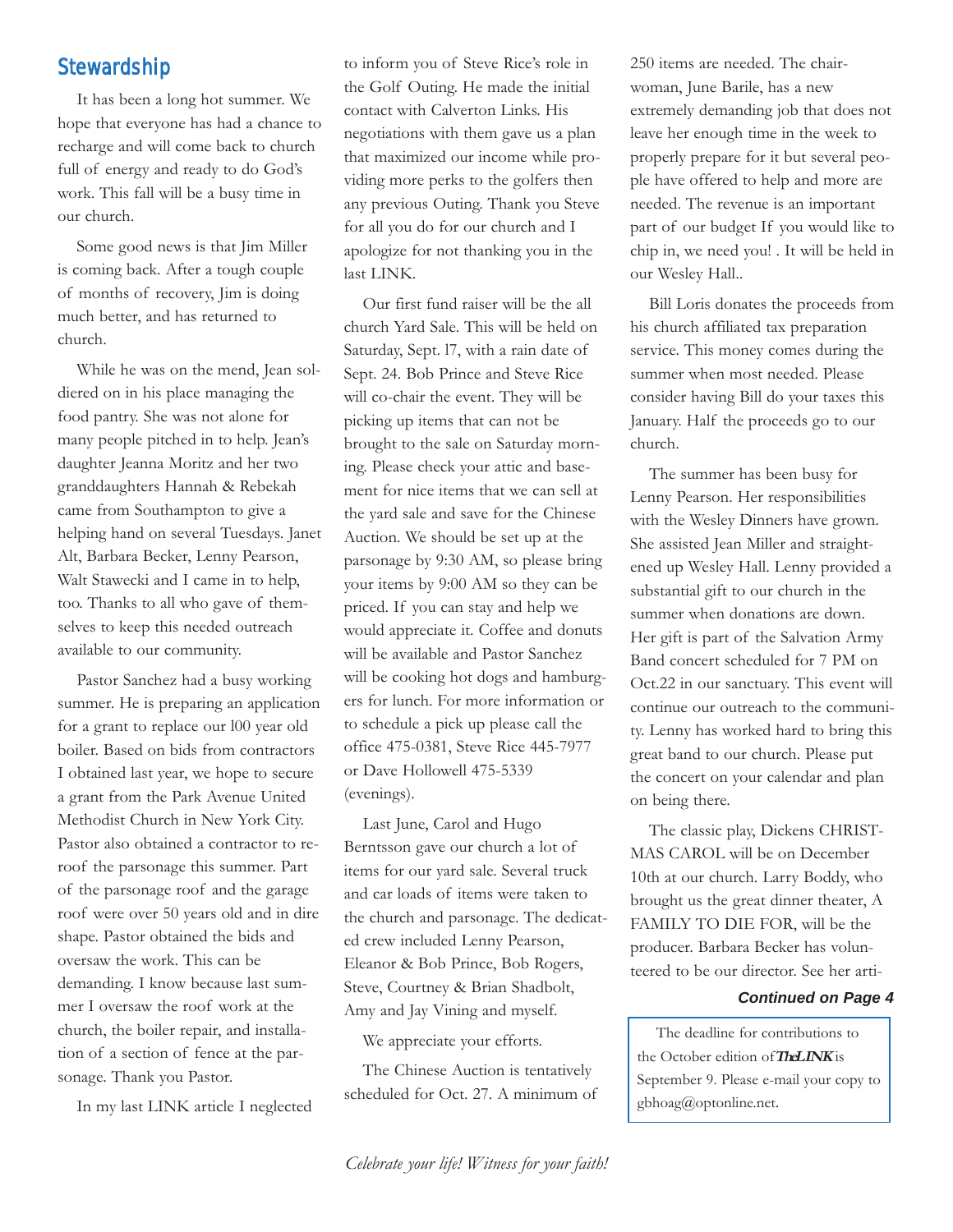# Commitment (from Page 1)

Nevertheless, the culture in which you live opposes the idea of commitment. The tension that you face is that your culture calls for convenience (only do what you happen to "feel" like at the moment). And your culture calls for consumerism (which leads to a selfish focus—"what's in it for me?" instead of a serving focus—"what can I do?"). This has led to many people thinking that they can simply "attend" a church and not get involved with commitment and ministry. Others simply like to follow whatever happens to be "hot" at the given time. Instead of deepening their roots spiritually, this approach encourages shallow lives and superficial relationships. If you are going to show your commitment to Christ, then you need to see that church membership is a vital step in establishing that commitment to Christ and to His goals for your life.

Acts 2:41-42 gives to us the proper pattern for church membership: "Those who accepted his messages were baptized…They devoted themselves to the apostles' teaching and to the fellowship, to the breaking of bread and to prayer."

#### **What Is The Biblical Pattern?**

Salvation was followed by baptism, which was followed by commitment to membership in the Church. The truth is, Jesus never asked people to go to church. Jesus Christ asked people to join a family, a community, a body. That family is the local church. Church is not a weekly requirement of an hour or so. Rather, God has designed the church family to be an essential part of your daily growth.

**II.** Membership in a Local Church

Places You Under the Proper Authority, God's Authority.

You are to be under the authority that God has set up for your own protection.

Hebrews 13:17: Obey your leaders and submit to their authority. They keep watch over you as men/women who must give an account. Obey them so that their work will be a joy, not a burden, for that would be of no advantage to you.

How can you obey this command of Scripture if you are not committed to a local church? It is clear that this verse assumes that you have a committed relationship to a local, Biblical church. The leaders are given to you to keep watch over you. This protection and care that you need cannot be administered to the level of maximum benefit if there is no commitment.

You are also to be under the authority that God has set up for ministry affirmation.

Although this is regrettably abused so often today, every Christian ministry should operate under the direction of a local church. In Acts 13:1-3, the early church commissioned the first official missionaries. Paul and Barnabas came back to that church (Acts 14:26-27) and gave an accounting of their ministry. This is done for the doctrinal and personal protection of both the people who are asked to support the ministry and the people who are involved in the ministry.

Well, Patchogue UMC family be sure to get our next edition of The Link for the continuation this important series on Church Commitment. Blessings to All!

*—Pastor Tito*

# Stewardship (from Page 3)

cle regarding casting calls (September l8 & 25) in this LINK.

We are a great church that has been going through tough times. The cost of oil and an unexpected severe winter have wreaked havoc on the budget. No one wants to keep asking you for money. It is crucial to find the funds to keep our church operating.

Some have repeated the Biblical promise that God will provide. He has, through grants, challenge campaigns and many fund raisers. We must persevere, for as James states in 1:23-25, "a doer who acts, he will be blessed in his doing." We beseech you to join us and continue the legacy our ancesters have entrusted to us. Money problems are not new to our church, it has been a struggle since the founding in 1791. The congregation in the past loved this church as we do, and sacrificed their time, talents and tithes so we can worship in a beautiful sanctuary.

We ask you to continue that legacy by serving our church with not just your tithes, but your time and talents. We need you to support our programs. Your talents are crucial to developing exciting new programs to support this church. Join hands with us so our grandchildren and future generations worship here thanks to your fidelity.

May God bless and keep you.

*—David Hollowell*



*Relating People to Jesus Christ and God's Word*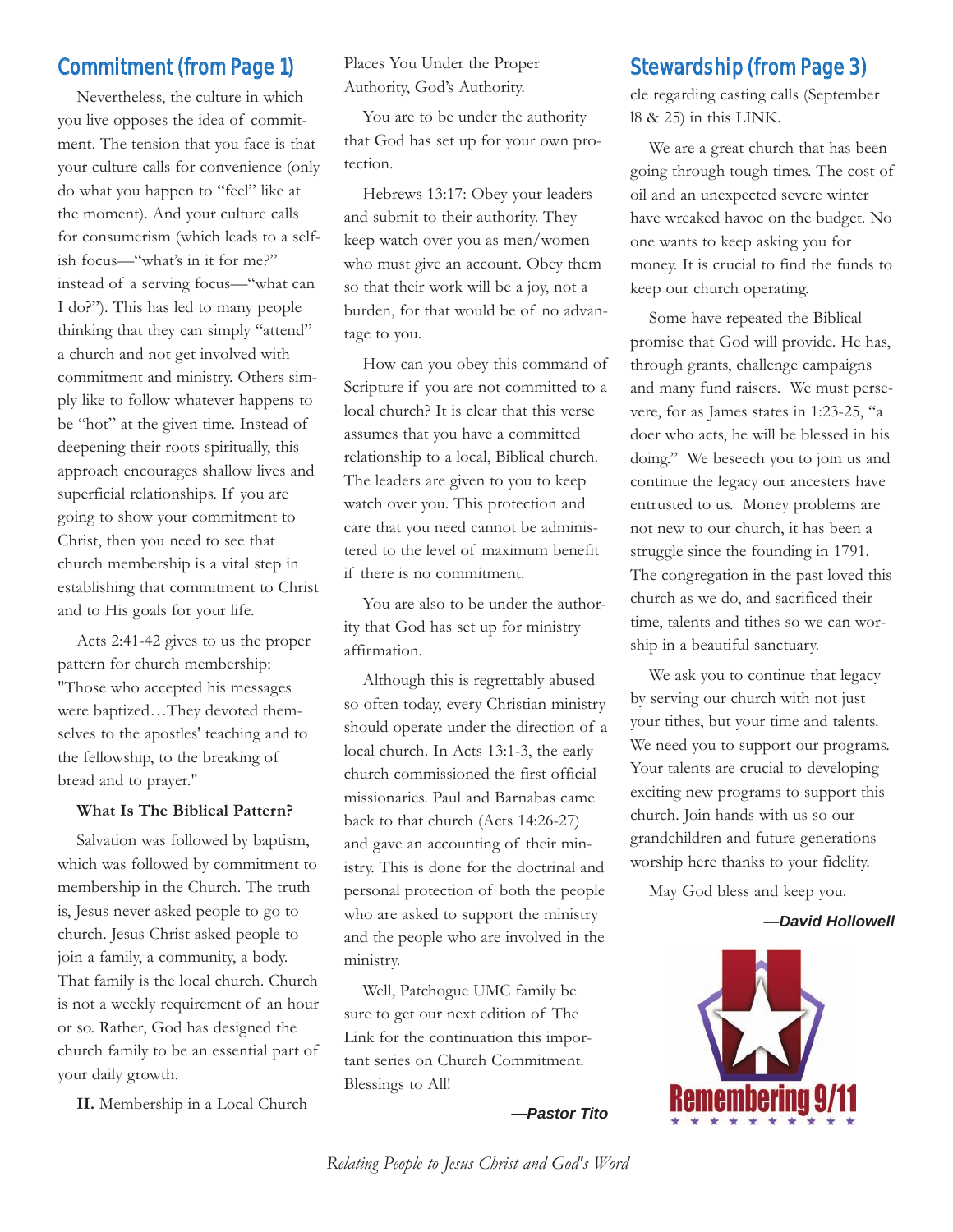# **United Methodist Church of Patchogue September 2011**

| <b>Sun</b>                                                                                                                            | Mon                | <b>Tue</b>                                                                                                  | <b>Wed</b>                      | <b>Thu</b>                       | <b>Fri</b>                                                    | <b>Sat</b>                                                                 |
|---------------------------------------------------------------------------------------------------------------------------------------|--------------------|-------------------------------------------------------------------------------------------------------------|---------------------------------|----------------------------------|---------------------------------------------------------------|----------------------------------------------------------------------------|
|                                                                                                                                       |                    |                                                                                                             |                                 | $\boldsymbol{l}$                 | $\overline{2}$<br>$7:00 p.m. -NA$<br>$7:00$ p.m.-<br>Recovery | $\mathfrak{Z}$                                                             |
| $\overline{4}$<br>10 a.m.<br>Communion<br>Worship/<br>Counters: Linda<br>Werner and Dave<br>Hollowell                                 | 5<br>$7 p.m. -AA$  | 6<br>$10$ a.m.-Noon-<br>Food Pantry<br>6:30 p.m.-ESL<br>$7:00 p.m. -AA$<br>7:30 p.m.-<br>Recovery           | $\overline{7}$                  | 8                                | 9<br>$7:00 p.m. -NA$<br>$7:00$ p.m.-<br>Recovery              | 10                                                                         |
| $\iint$<br>10 a.m.-Worship/<br>Sunday School<br>$11:30$ a.m.-<br>Finance Committee<br>Counters: Lenny Pear-<br>son and Carol Kirshner | 12<br>$7 p.m. -AA$ | 13<br>$10$ a.m.-Noon-<br>Food Pantry<br>$6:30$ p.m. $-$ ESL<br>$7:00 p.m. -AA$<br>$7:30$ p.m.-<br>Recovery  | 14                              | 15                               | 16<br>$7:00 p.m. -NA$<br>$7:00$ p.m.-<br>Recovery             | 17<br>9:30 a.m.-UMW<br>$9:00$ a.m.-<br>$3:30$ p.m.-Yard<br>Sale, Parsonage |
| 18<br>10 a.m.-Worship/<br>Sunday School<br>Counters: Carolyn<br>Willis Falvey and Kate<br>Weber                                       | 19<br>$7 p.m. -AA$ | 20<br>$10$ a.m.-Noon-<br>Food Pantry<br>$6:30$ p.m.- $-$ ESL<br>$7:00 p.m. -AA$<br>$7:30$ p.m.-<br>Recovery | 21                              | 22<br>5:00 p.m.-Wesley<br>Dinner | 23<br>$7:00 p.m. -NA$<br>$7:00$ p.m.-<br>Recovery             | 24<br>$8:00$ a.m.-<br>Defensive Driving                                    |
| 25<br>10 a.m.-Worship/<br>Sunday School<br>Counters: Brenda<br>Klingel and Joanne<br>Shadbolt                                         | 26<br>7 p.m.-- AA  | 27<br>10 a.m.-Noon-<br>Food Pantry<br>$6:30$ p.m. $-$ ESL<br>$7:00 p.m. -AA$<br>7:30 p.m.—<br>Recovery      | 28<br>7:30 p.m.--Bible<br>Study | 29                               | 30<br>$7:00 p.m. -NA$<br>$7:00$ p.m.-<br>Recovery             |                                                                            |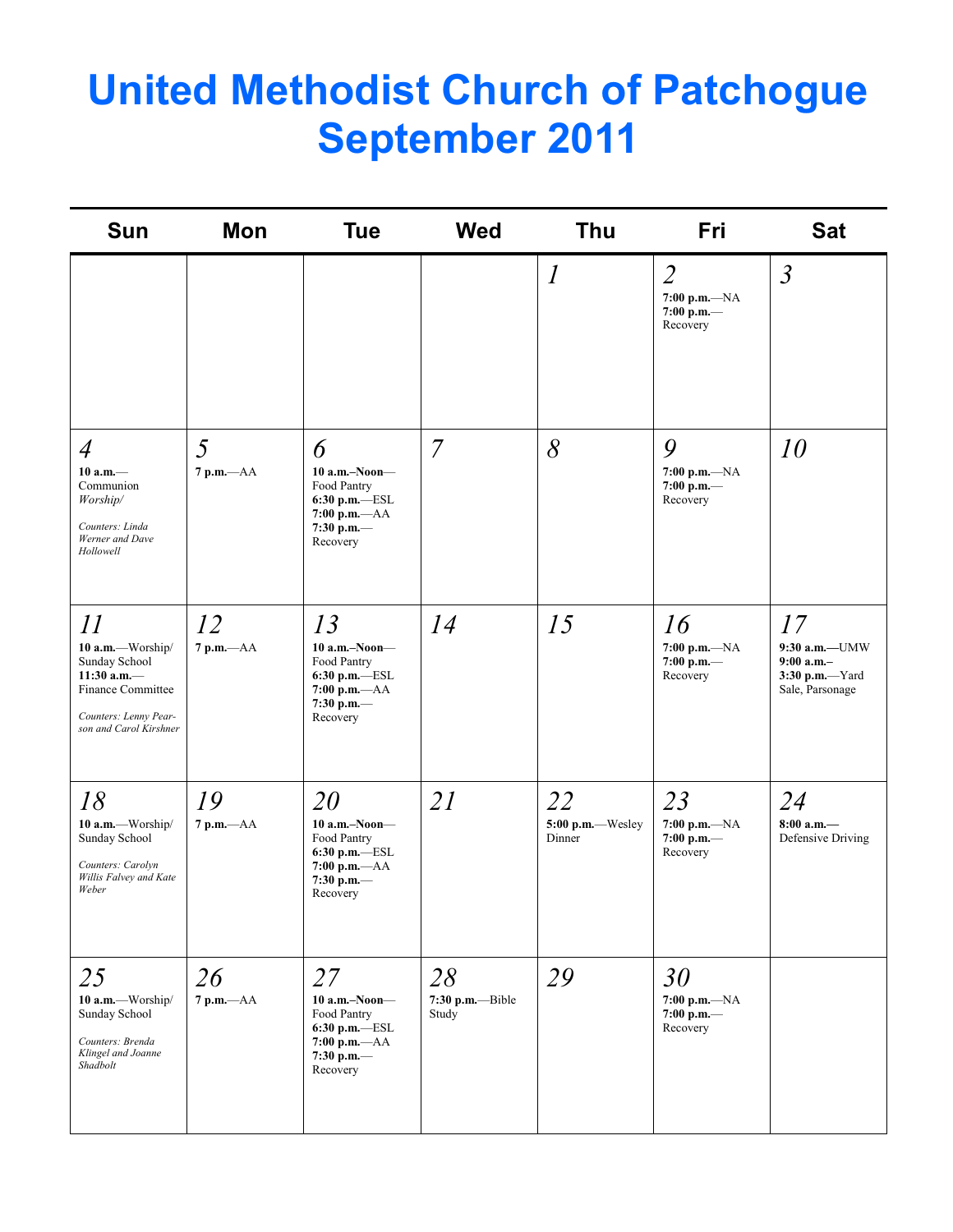

#### *—Elizabeth Biederman, Superintendent*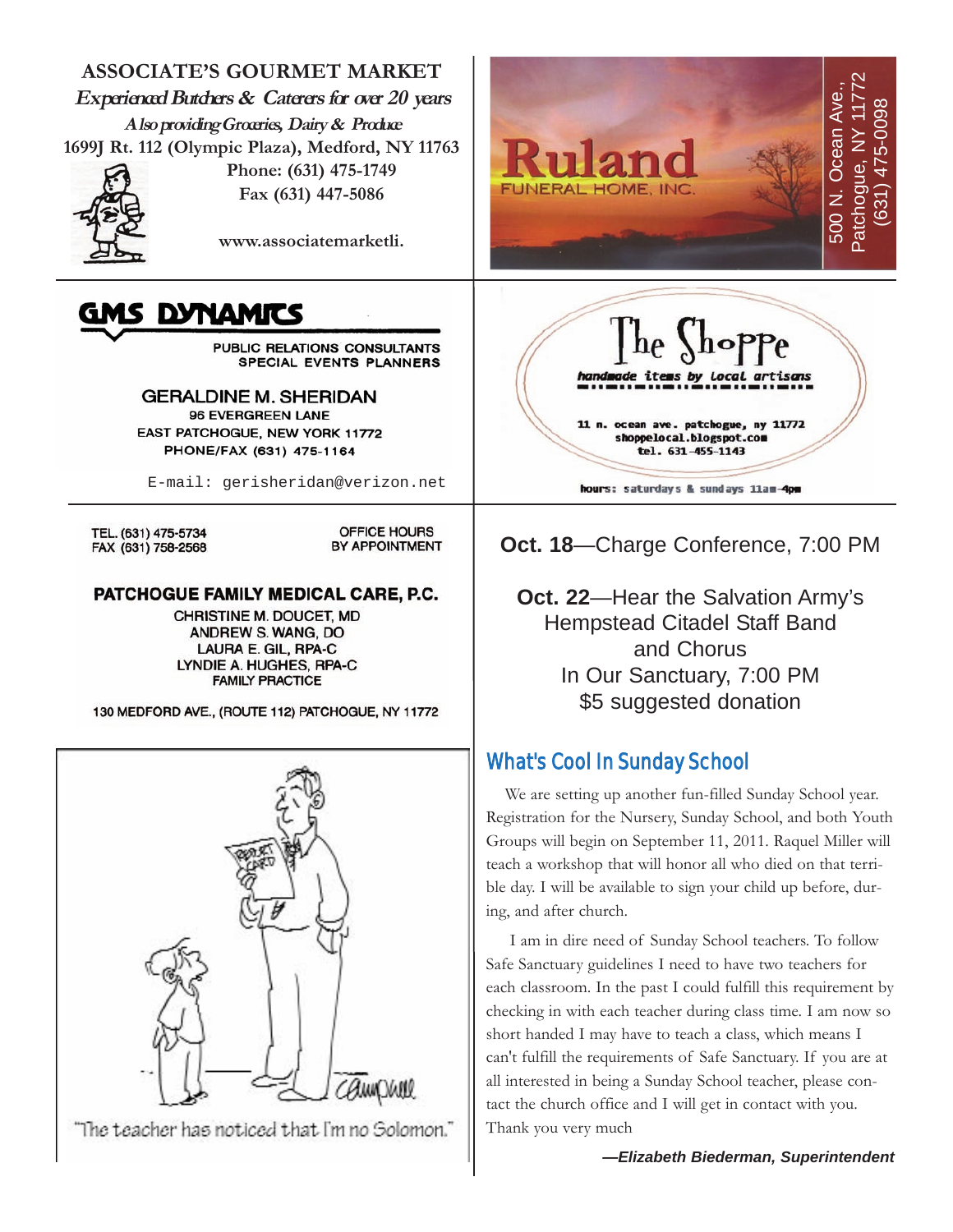# Promote Civil Debate On Health Care

*"Jesus made a circuit of all the towns and villages. He taught ... and healed their diseased bodies, healed their bruised and hurt lives. When he looked out over the crowds, his heart broke. So confused and aimless they were, like sheep with no shepherd." -- Matthew 9:35-37.*

I wonder if that's how Jesus sees us Americans these days as we contemplate and discuss health care reform: diseased and in need of health care, bruising and hurting each other even as we discuss health care, confused as we try to figure out what the proposed health care bills really say, and potentially aimless as we move forward unless we have greater clarity and civility.

Jesus healed people; that was what he did when he saw people in need. As United Methodists, we have a long history of providing health care and healing for people, especially the poor. John Wesley started and supported a health care clinic for the poor in England. It was ultimately unsustainable and unable to continue. In the United States, United Methodists and other faith communities opened hospitals, orphanages and elder-care facilities. United Methodists support health care facilities in other countries, especially Africa, and provide health measures such as anti-malaria nets, eye and dental clinics, and more.

When pondering hot-button topics, United Methodists often ask: "What does The United Methodist Church have to say about this?" Our Social Principles in The Book of Discipline 2008 state in part: "Providing the care needed to maintain health, prevent disease, and restore health after injury or illness is a responsibility each person owes others and government owes all, a responsibility government ignores at its peril. ... Health care is best funded

through the government's ability to tax each person equitably and directly fund the provider entities. ... We believe it is a governmental responsibility to provide all citizens with health care."

#### **Education is critical**

Whether we agree with our Social Principles, we United Methodists need to provide opportunities to learn, discuss and identify what's most important to us in this health care coverage reform debate. Like at election times, a partisan approach is not appropriate. But there are a lot of "confused and aimless" people in our communities who might appreciate a venue for civil and clear discourse for this critical concern.

I also believe that if we don't reform health care coverage, we will find ourselves in another economic meltdown in the near future. We need to make changes. The question is: What changes should be made and how will they affect the present and the future for each of us when it comes to health care as well as our country's economic stability?

Since there are many reform possibilities on the table, it's hard to know how changes will affect our churches and clergy. We are all aware of how rapidly health care costs are rising. The expense has made it nearly impossible for some churches to support a full-time clergy leader. How will these changes affect our congregations? Our clergy? What will happen to congregations and clergy if we don't make any changes?

#### **What you can do**

What can we do as United Methodists? I hope that you will think about how you might reach out to those in your congregation and community who might be "confused and aimless" about health care coverage reform. I have a few suggestions:

Host an educational forum in your community (maybe with other churches) that

gives a variety of perspectives and an overall view and comparison of the various bills that will face Congress when it reconvenes in September. If such a forum was offered near me, I'd attend it! Your elected officials should be able to provide you with some resources for this as well as other community leaders.

Prioritize your core values—based on your faith—that help you decide the best approach to health care coverage reform. Core values about this issue might include, but not be limited to things such as a public insurance option, who should pay for coverage for more people and of course the proposal's financial sustainability. Then listen and look at what the bills provide.

Vary your sources of information to ask better questions and avoid misinformation and rumor.

Engage in civil debate about health care coverage reform. I understand the emotional aspect of the discussion because whatever the outcome, we're all going to live with it for a long time. But if people are shouting so loud that they can't be understood or answered, it won't help the discussion and it certainly won't bring clarity. I would hope Christians would provide exemplary leadership for open, honest and civil discussion on such an emotional and critical decision, for it affects every one of us.

Let your congressperson know what you think is best for you and our country.

Yes, I believe that we as Christians and United Methodists should give leadership to all (including ourselves) who are "confused and aimless" about this important issue. It may be an opportune time to witness to our spiritual maturity (through our civil discourse) and provide a need-based outreach to our communities.

*—Bishop Sally Dyck, UMNS*